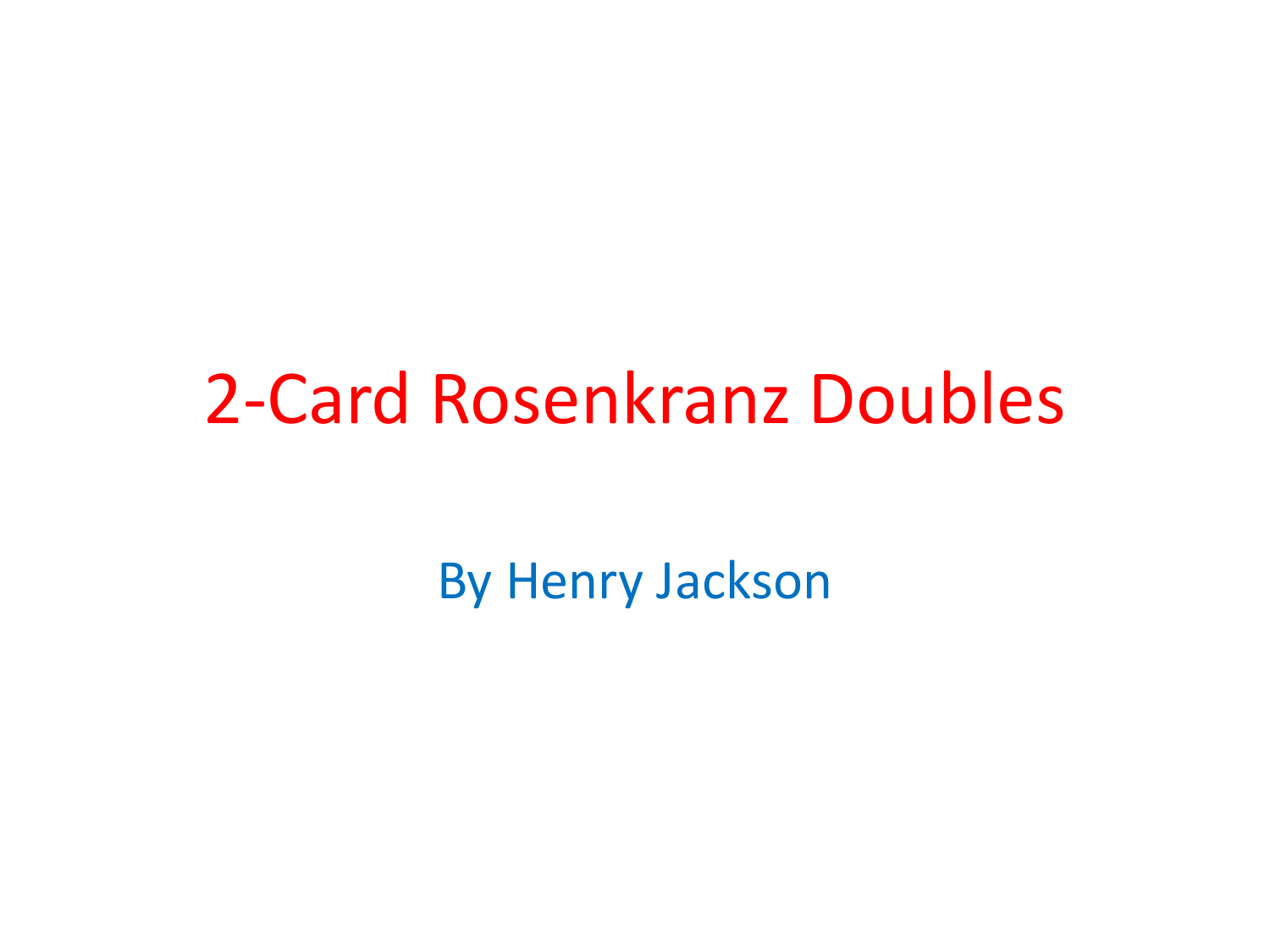### After Partner Has Overcalled

You have ◆ K 2 ♥ 7 6 5 ◆ A 7 5 4 ◆ Q 8 4 2 after

- $1 \vee 1 \wedge 2 \vee ?$
- A raise seems right but
- Partner may go too high believing that you have 3+ spades (law of total tricks)
- Opponents may win the bid and partner may lead the ♠ A and another ♠. You may not be able to get back to him for a ruff.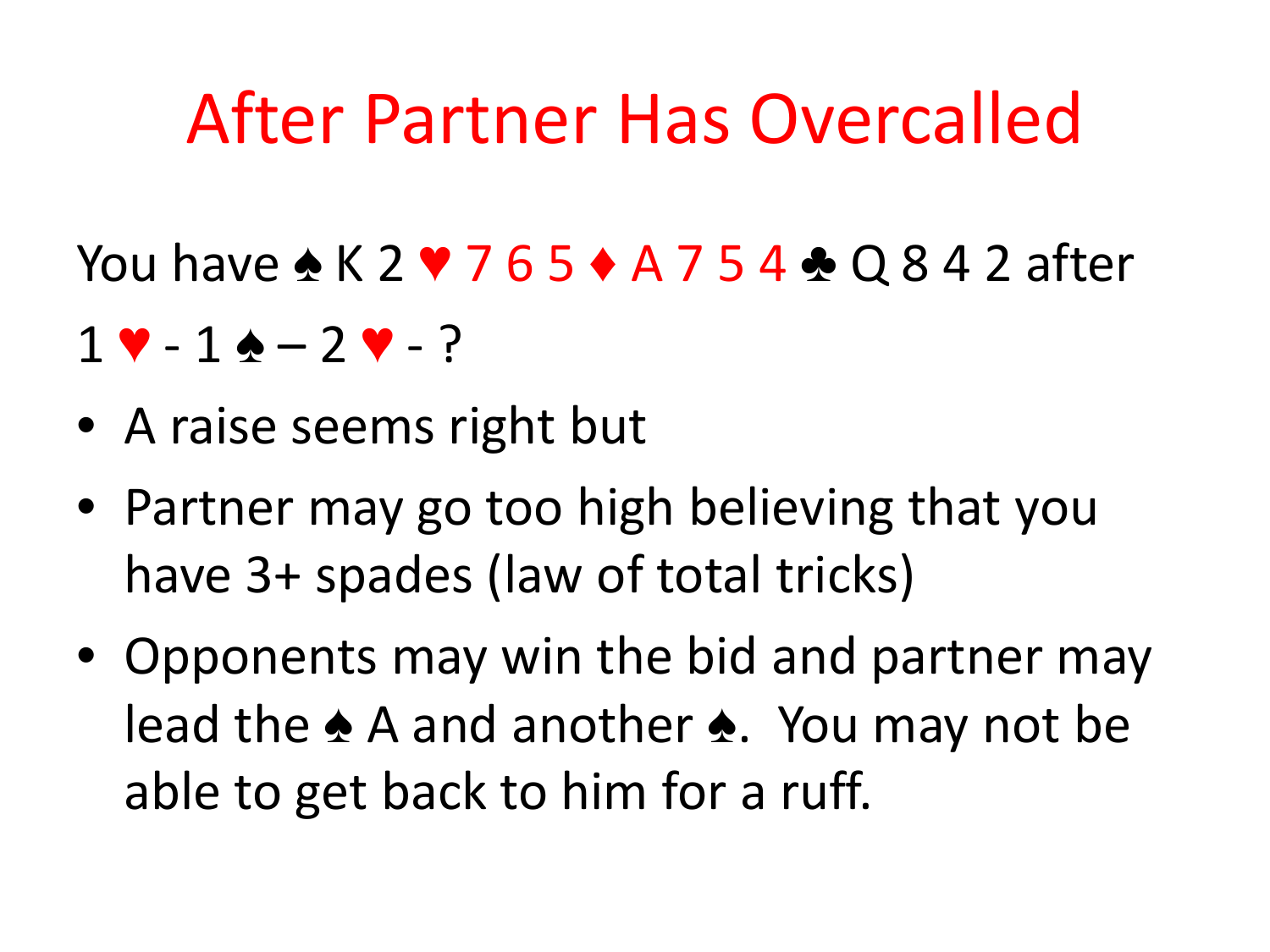## A Simple Better Choice

• Playing 2-card Rosenkranz, a double of responder's raise (or new suit) promises precisely Ax or Kx in partner's overcall suit.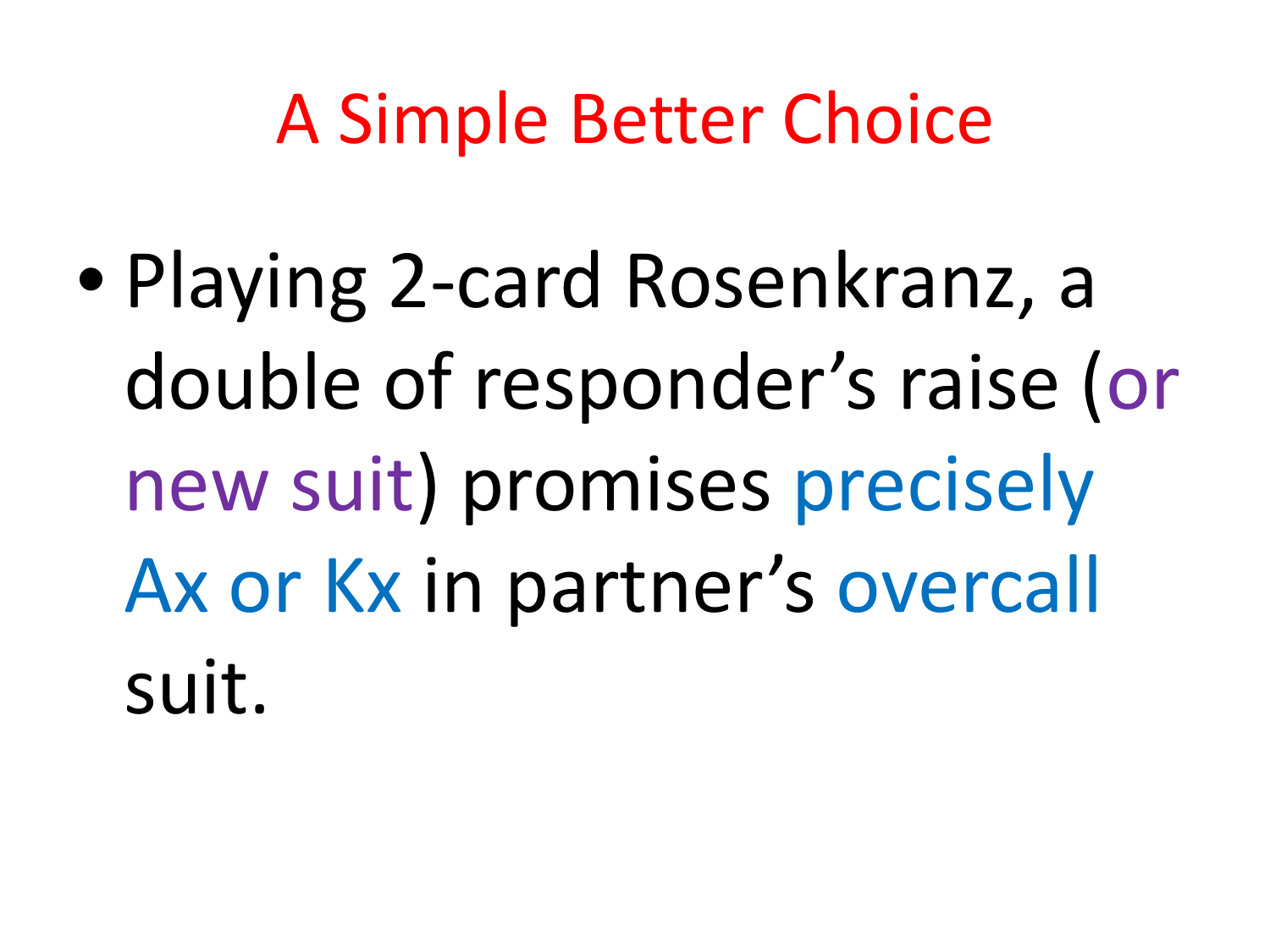# The Defense Has Been Improved

- After your double, partner knows exactly how many trumps you side holds (law of total tricks).
- If opener passes your double, partner simply rebids his suit.
- If Opener competes, partner knows when to quit.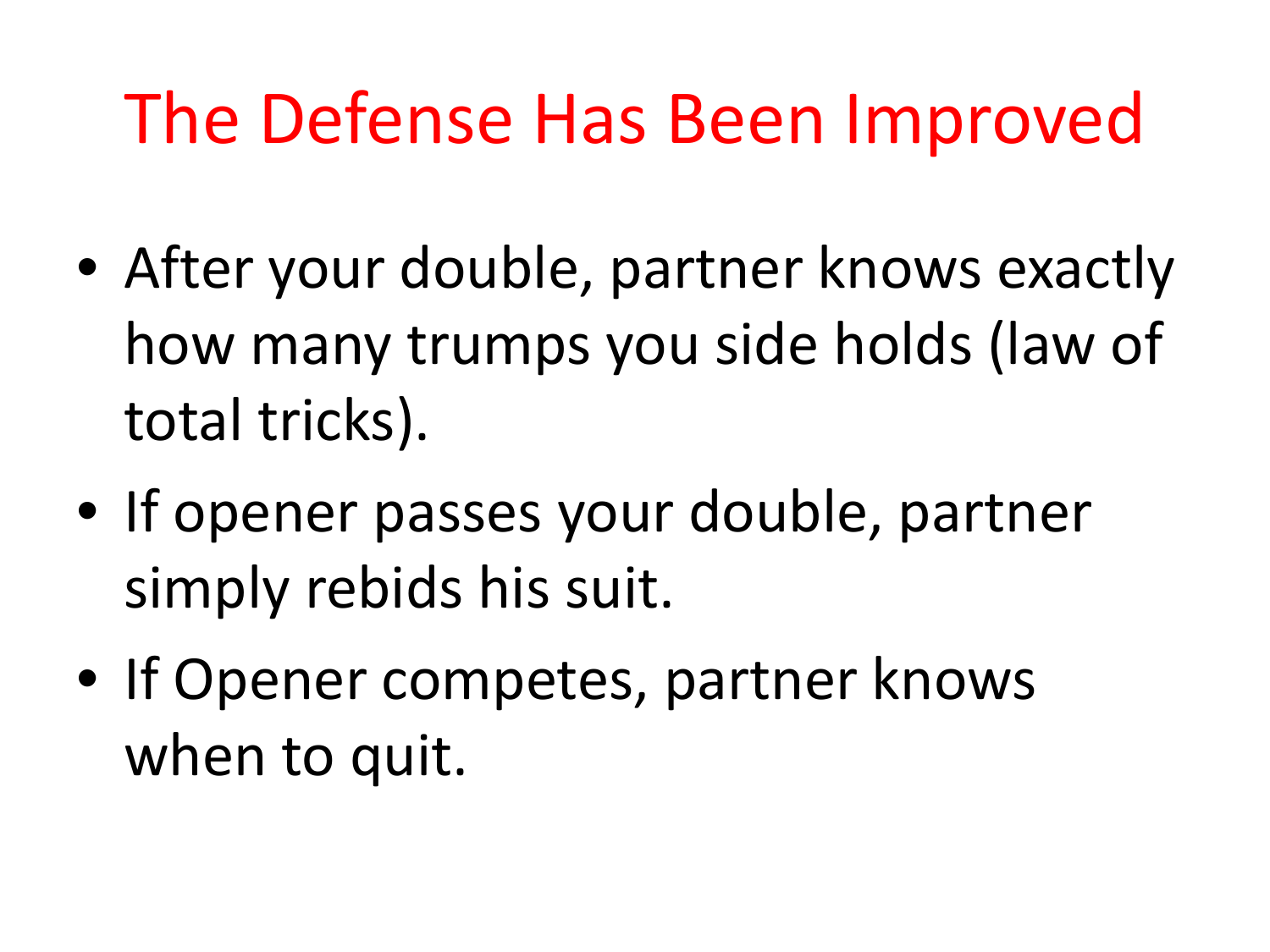#### The Defense Has Been Improved Con't

- If the opponent win the bid, partner can under lead his top honor safely even if his suit is headed by the A Q.
- If you raised instead of doubling, partner knows that you have at least 3 cards in his suit.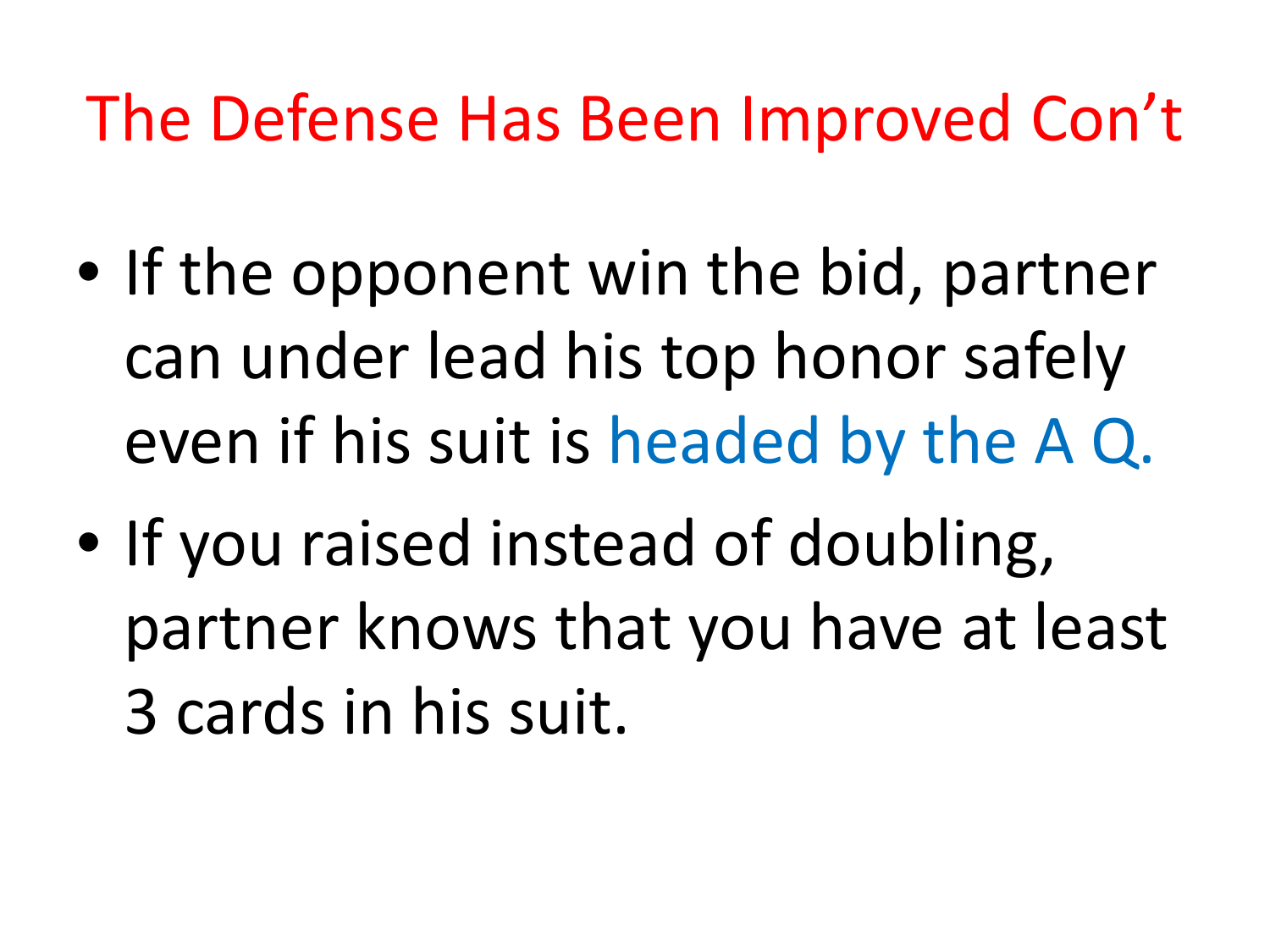## What If Responder Doubles?

After a negative double by responder, your redouble again shows precisely the Ax or Kx in partner's suit.